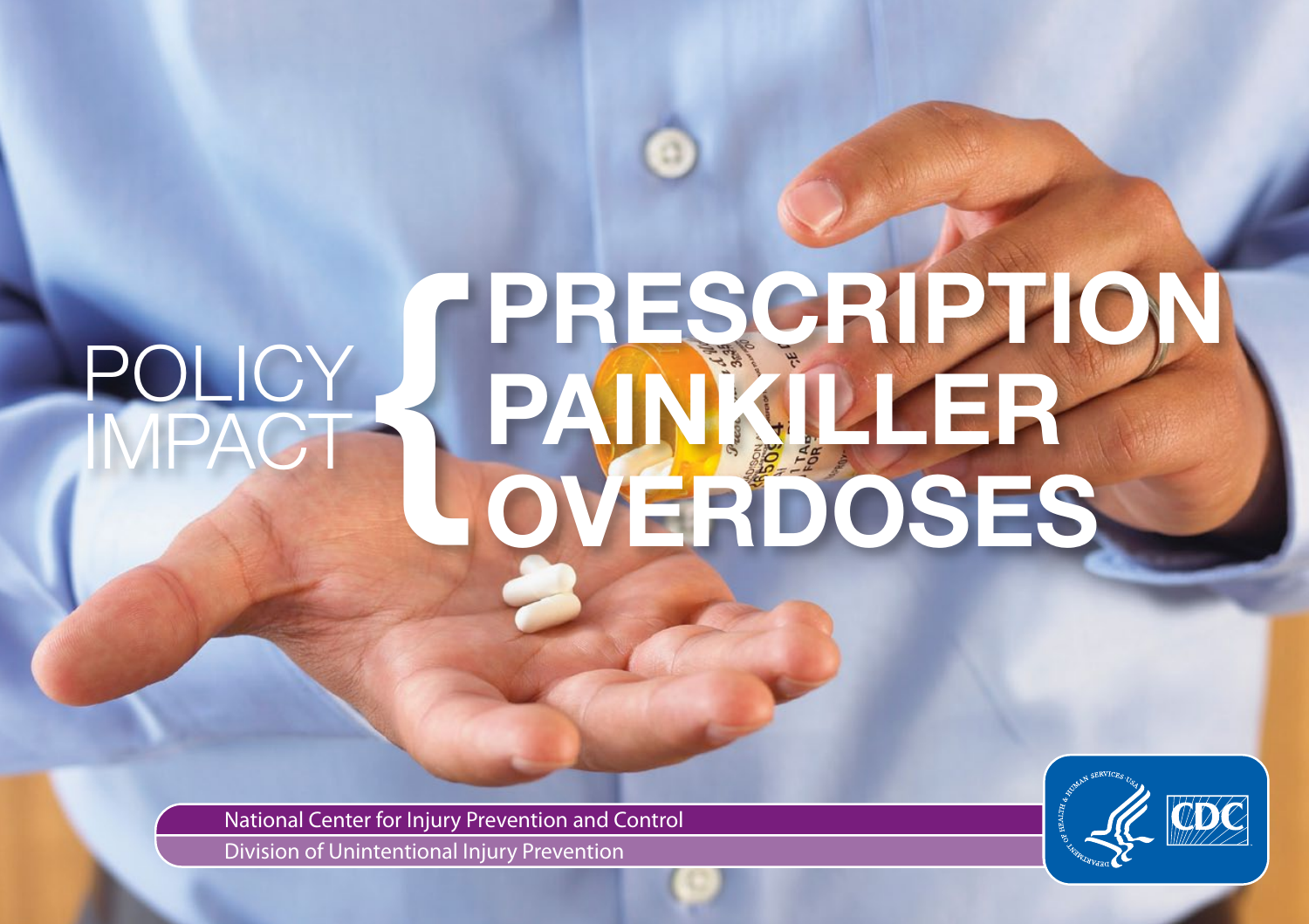# What's the Issue?

In a period of nine months, a tiny Kentucky county of fewer than 12,000 people sees a 53-year-old mother, her 35-year-old son, and seven others die by overdosing on pain medications obtained from pain clinics in Florida.<sup>1</sup> In Utah, a 13-year-old fatally overdoses on oxycodone pills taken from a friend's grandmother.2 a 20-year-old Boston man dies from an overdose of methadone, only a year after his friend also died from a prescription drug overdose.3

these are not isolated events. Drug overdose death rates in the United States have more than tripled since 1990 and have never been higher. In 2008, more than 36,000 people died from drug overdoses, and most of These are not isolated events. Drug overdose.<sup>9</sup><br>These are not isolated events. Drug overdose death<br>rates in the United States have more than tripled since<br>1990 and have never been higher. In 2008, more than<br>36,000 people

**One hundred people die from drug overdoses every day in the United States.**4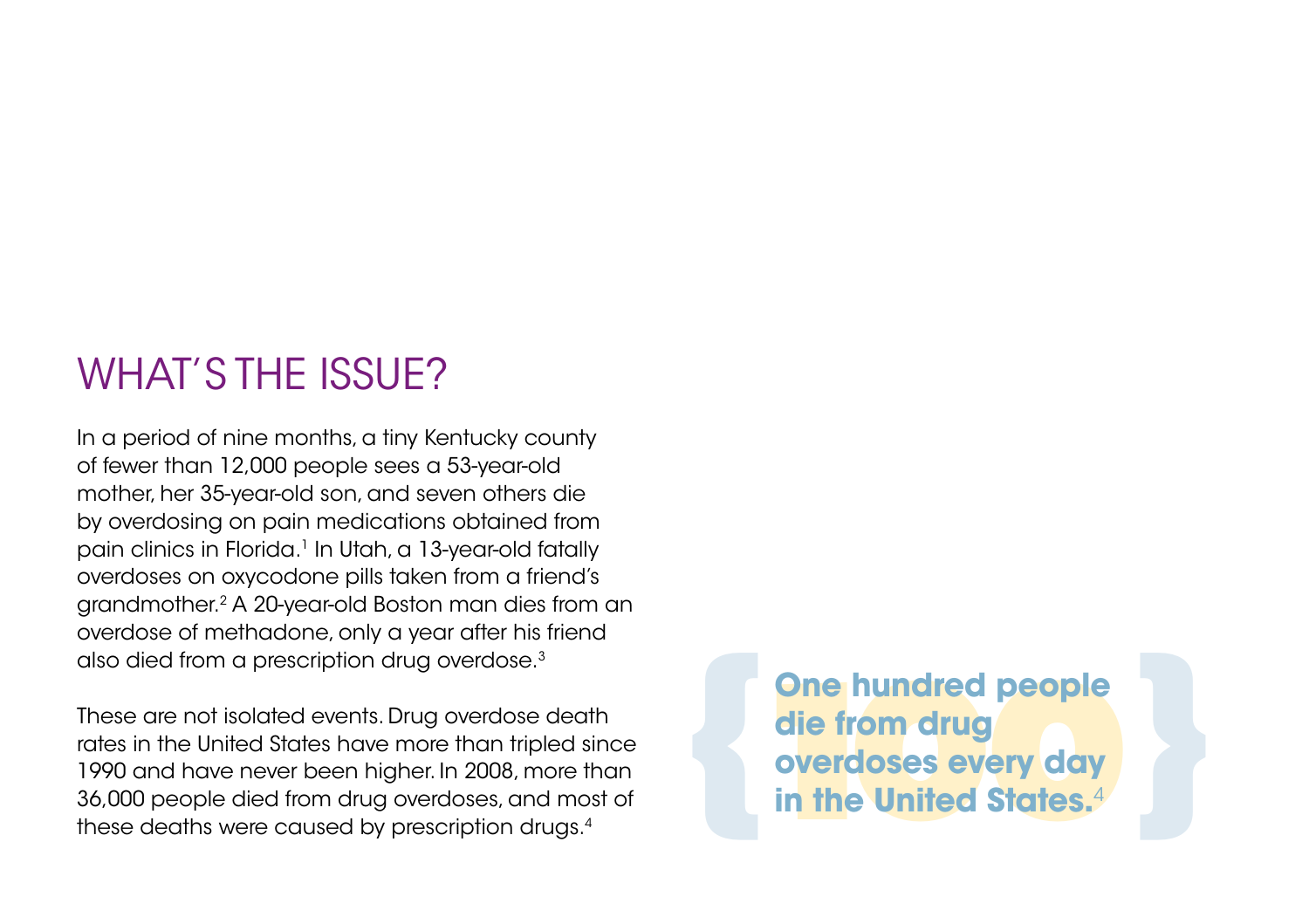

\*Deaths are those for which poisoning by drugs (illicit, prescription, and over-the-counter) was the underlying cause.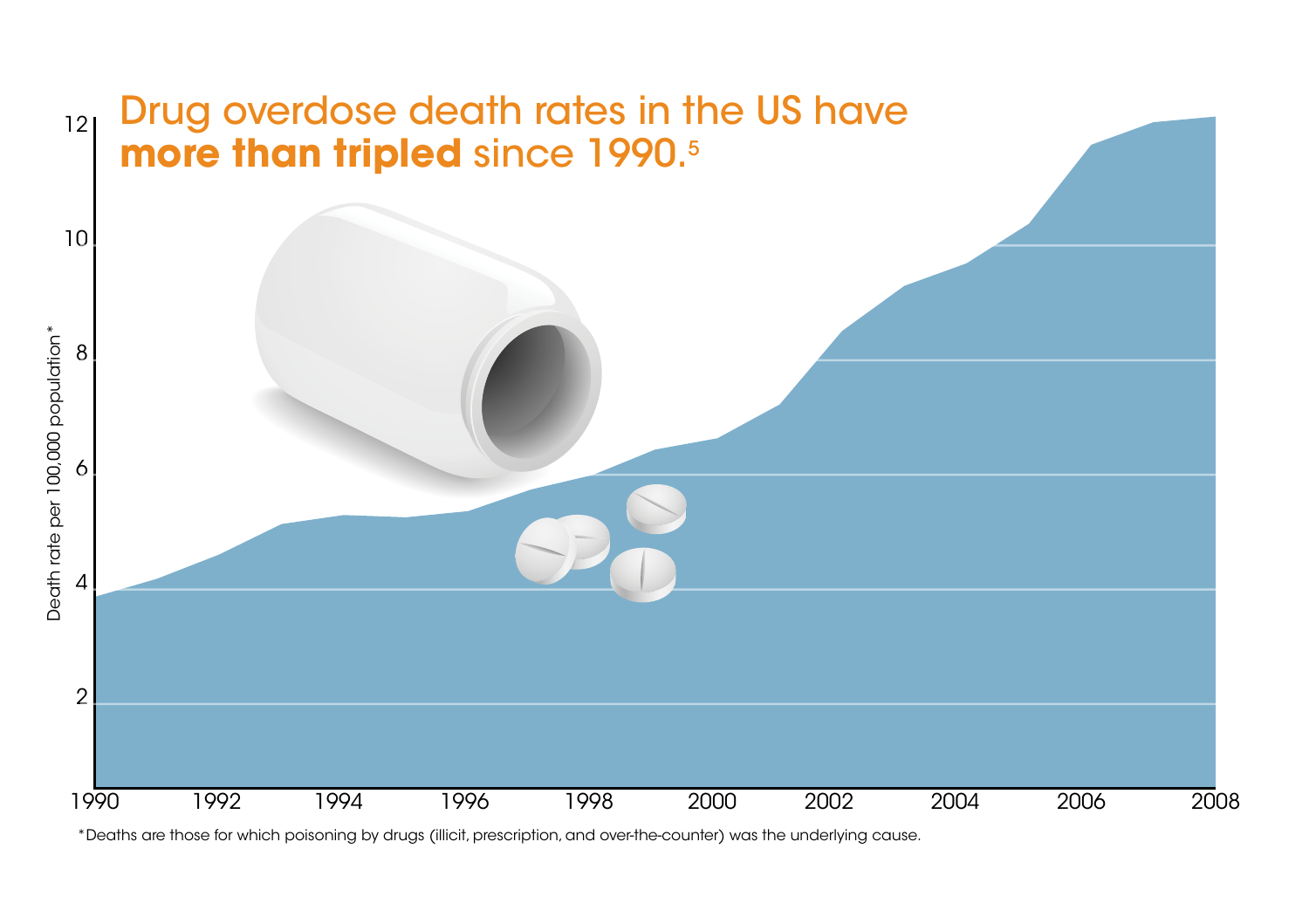# What DO We KNOW?

# **The role of prescription painkillers**

sale of these strong painkillers.<sup>4</sup> These drugs were although many types of prescription drugs are abused, there is currently a growing, deadly epidemic of prescription painkiller abuse. Nearly three out of four prescription drug overdoses are caused by prescription painkillers—also called opioid pain relievers. The unprecedented rise in overdose deaths in the us parallels a 300% increase since 1999 in the involved in 14,800 overdose deaths in 2008, more than cocaine and heroin combined.4

 department visits in 2009, a number that nearly The misuse and abuse of prescription painkillers was responsible for more than 475,000 emergency doubled in just five years.<sup>6</sup>

 More than 12 million people reported using prescription painkillers nonmedically in 2010, that is, using them without a prescription or for the feeling they cause. $^7$ 

# **The role of alcohol and other drugs**

about one-half of prescription painkiller deaths involve at least one other drug, including benzodiazepines, cocaine, and heroin. alcohol is also involved in many overdose deaths.8



# **Commonly Abused Medications**

### **Opioids**

Derived from the opium poppy (or synthetic versions of it) and used for pain relief. Examples include hydrocodone (Vicodin®), oxycodone (OxyContin®, Percocet®), fentanyl (Duragesic®, Fentora®), methadone, and codeine.

### **Benzodiazepines**

Central nervous system depressants used as sedatives, to induce sleep, prevent seizures, and relieve anxiety. Examples include alprazolam (Xanax®), diazepam (Valium®), and lorazepam (ativan®).

### **Amphetamine-like drugs**

Central nervous system stimulants used to treat attention deficit hyperactivity disorder (ADHD). Examples include dextroamphetamine/amphetamine (adderall®, adderall XR®), and methylphenidate (Ritalin®, Concerta®).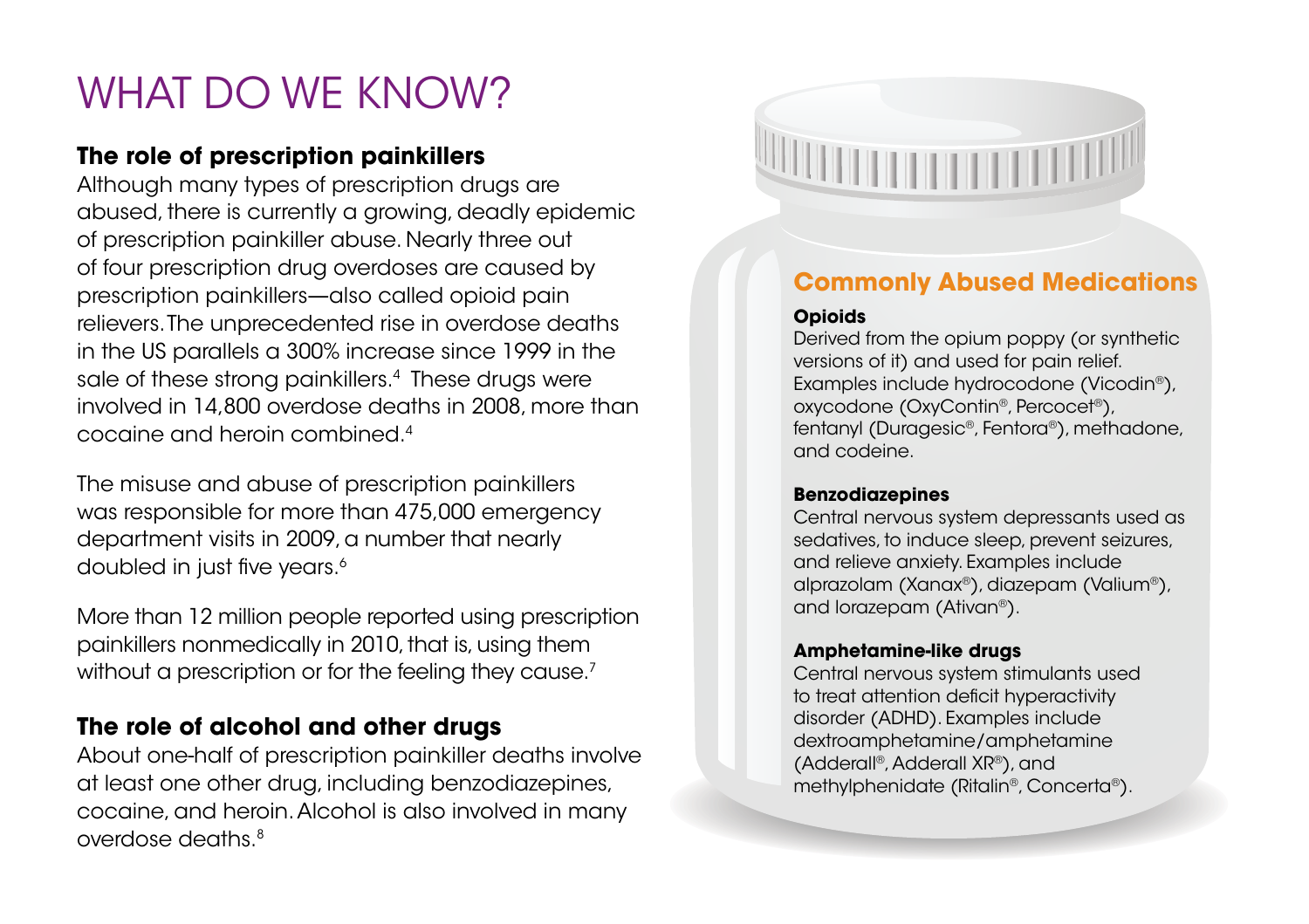In 2008, there were **14,800** prescription painkiller deaths.4

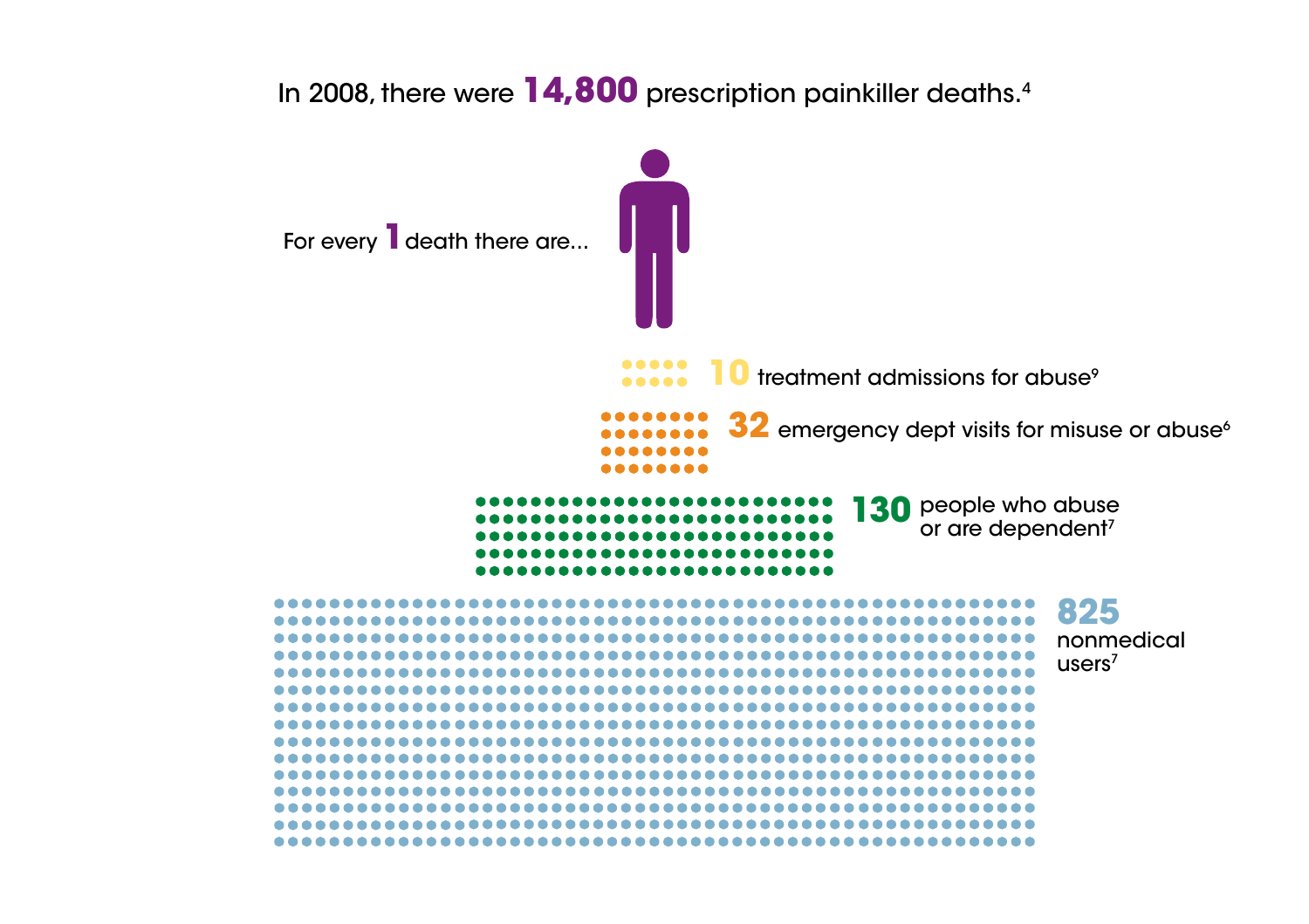# **How prescription painkiller deaths occur**

Prescription painkillers work by binding to receptors in the brain to decrease the perception of pain. These powerful drugs can create a feeling of euphoria, cause physical dependence, and, in some people, lead to addiction. Prescription painkillers also cause sedation and slow down a person's breathing.

a person who is abusing prescription painkillers might take larger doses to achieve a euphoric effect and reduce withdrawal symptoms. These larger doses can cause breathing to slow down so much that breathing stops, resulting in a fatal overdose.

**In 2010, 2 million people<br>
reported using<br>
prescription painkillers<br>
nonmedically for the first<br>
time within the last year reported using prescription painkillers nonmedically for the first nearly 5,500 a day.**7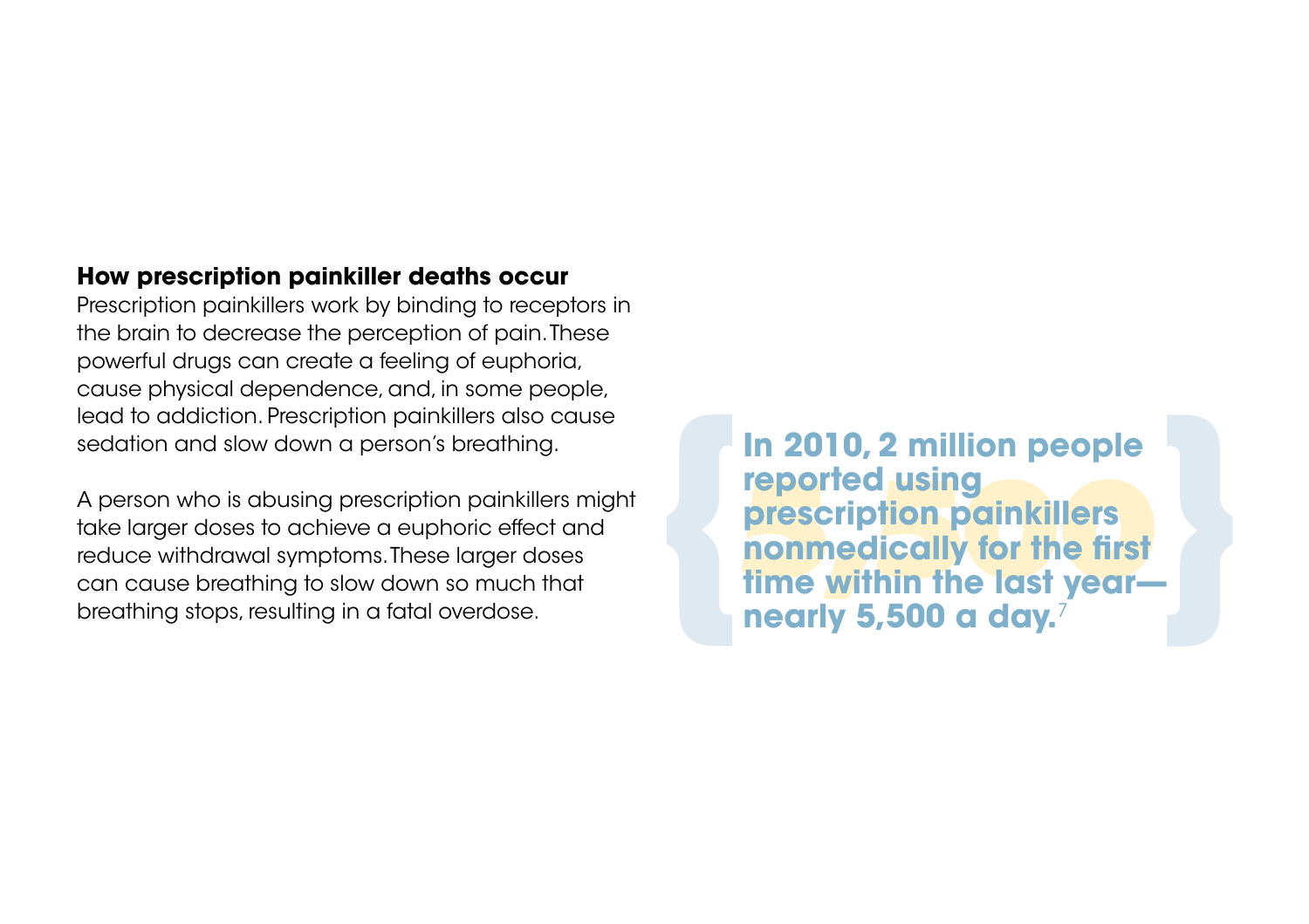## **Where the drugs come from**

almost all prescription drugs involved in overdoses come from prescriptions originally; very few come from pharmacy theft. however, once they are prescribed and dispensed, prescription drugs are frequently diverted to people using them without prescriptions. More than three out of four people who misuse prescription painkillers use drugs prescribed to someone else. $7$ 

Most prescription painkillers are prescribed by primary care and internal medicine doctors and dentists, not specialists.<sup>10</sup> Roughly 20% of prescribers prescribe 80% of all prescription painkillers.11, 12,13

# **People who abuse prescription painkillers get drugs from a variety of sources**<sup>7</sup>

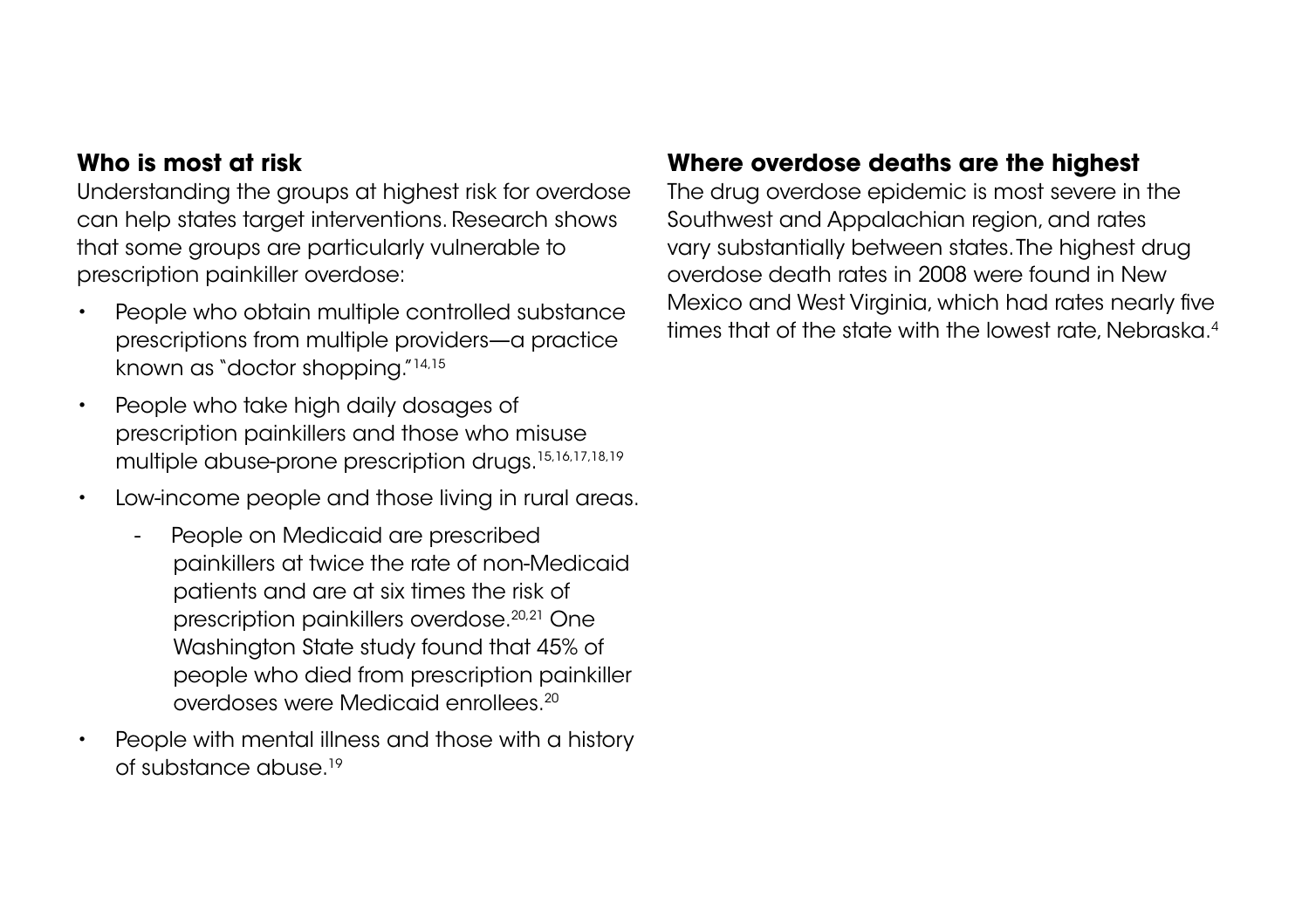

# **Drug overdose death rates by state, 2008**<sup>4</sup>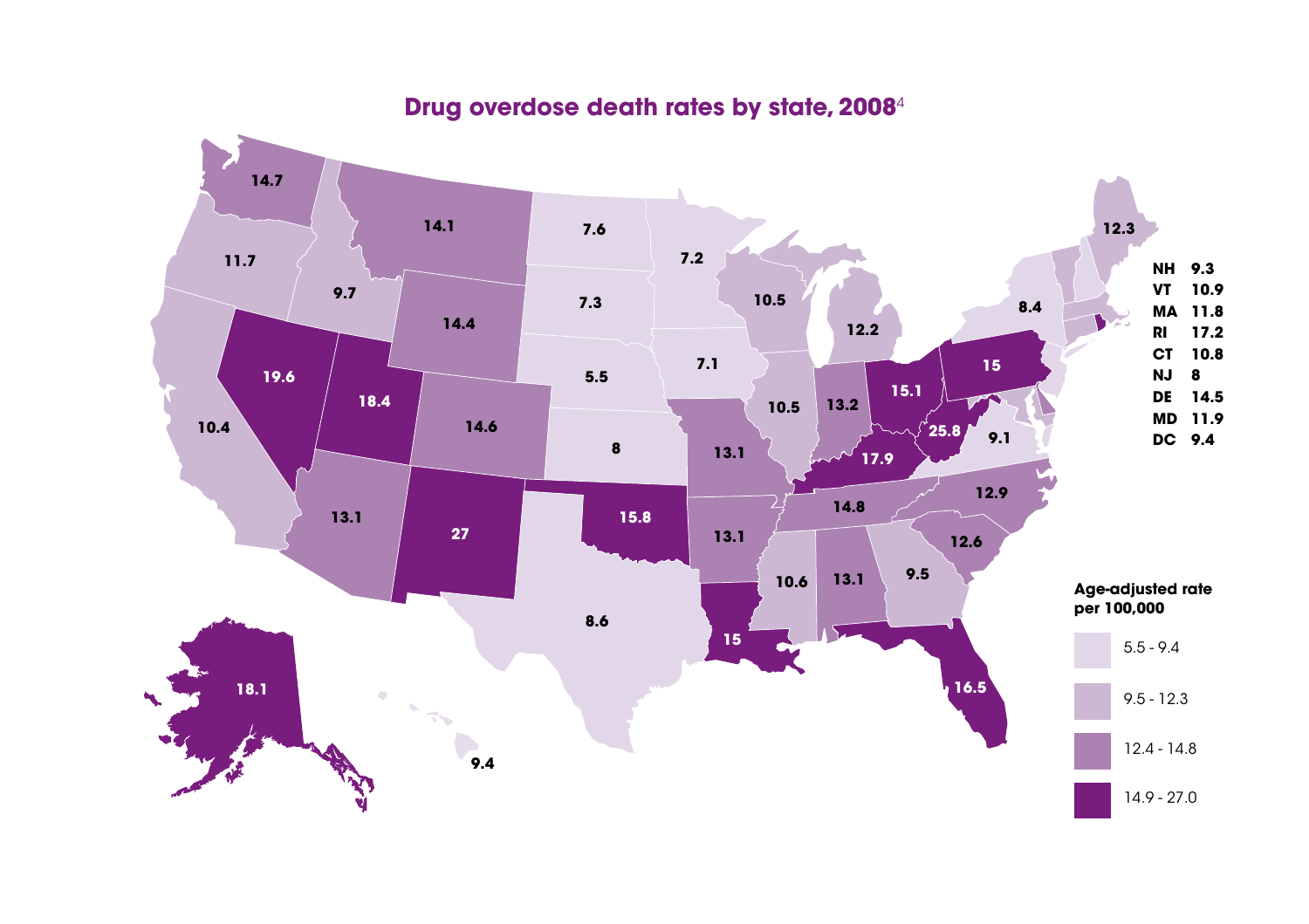# WHAT CAN WE DO?

There are many different points of intervention to prevent prescription drug overdoses. states play a central role in protecting the public health and regulating health care and the practice of the health professions. as such, states are especially critical to reversing the prescription drug overdose epidemic.

The following state policies show promise in reducing prescription drug abuse while ensuring patients have access to safe, effective pain treatment.

# **{ 36Thirty-six states have operational PDMPs.**22 **}**

# CDC RECOMMENDATIONS

# **Prescription Drug Monitoring Programs**

Prescription Drug Monitoring Programs (PDMPs) are state-run electronic databases used to track the prescribing and dispensing of controlled prescription drugs to patients. They are designed to monitor this information for suspected abuse or diversion—that is, the channeling of the drug into an illegal use—and can give a prescriber or pharmacist critical information regarding a patient's controlled substance prescription history. This information can help prescribers and pharmacists identify high-risk patients who would benefit from early interventions.

### CDC recommends that PDMPs focus their resources on

- painkiller dosage, numbers of controlled substance patients at highest risk in terms of prescription prescriptions, and numbers of prescribers; and
- prescribers who clearly deviate from accepted medical practice in terms of prescription painkiller dosage, numbers of prescriptions for controlled substances, and proportion of doctor shoppers among their patients.

CDC also recommends that PDMPs link to electronic health records systems so that PDMP information is better integrated into health care providers' day-today practices.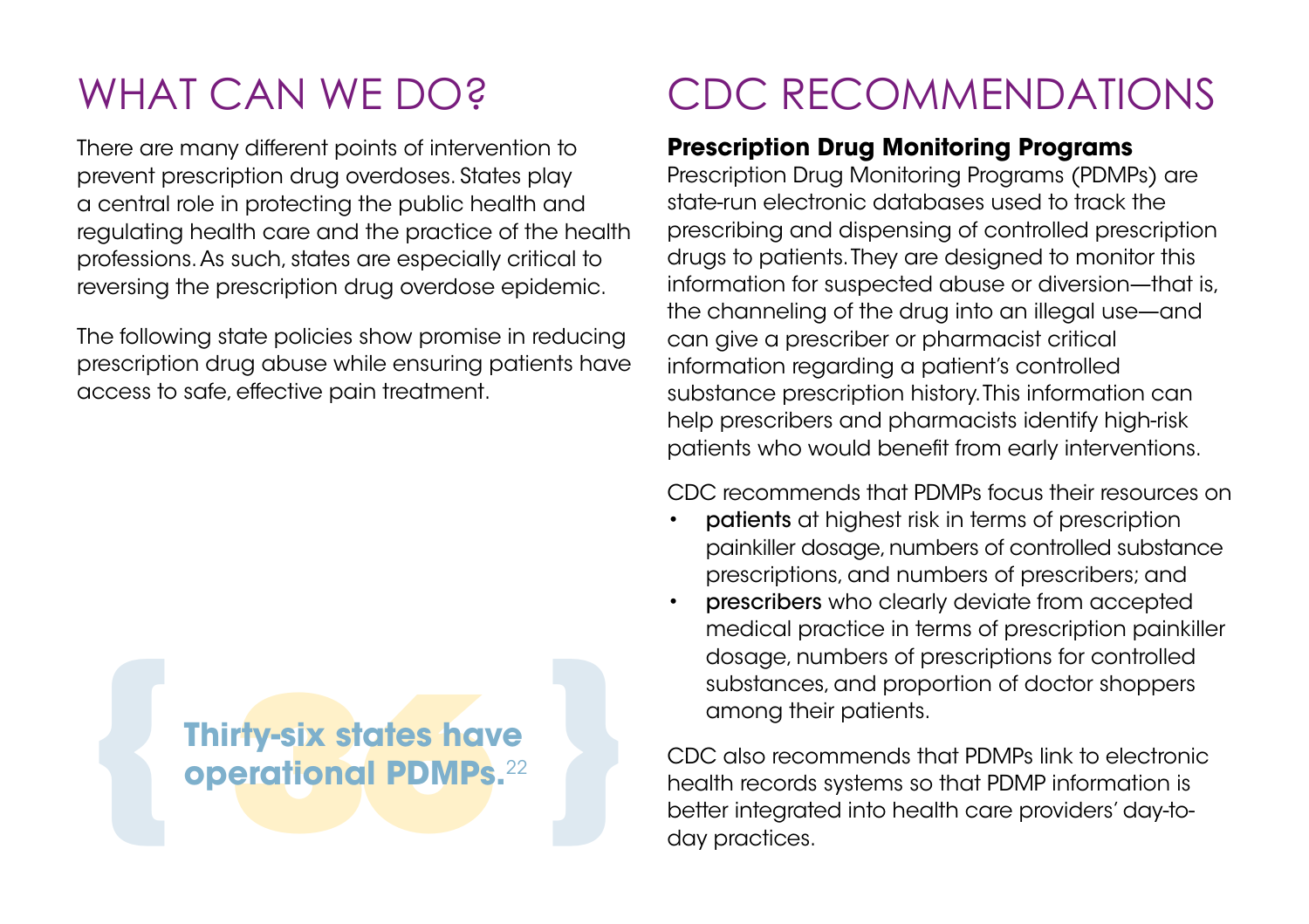# **Patient review and restriction programs**

state benefits programs (like Medicaid) and workers' compensation programs should consider monitoring prescription claims information and PDMP data (where applicable) for signs of inappropriate use of controlled prescription drugs. For patients whose use of multiple providers cannot be justified on medical grounds, such programs should consider reimbursing claims for controlled prescription drugs from a single designated physician and a single designated pharmacy. this can improve the coordination of care and use of medical services, as well as ensure appropriate access, for patients who are at high risk for overdose.

# **Health care provider accountability**

 abuse, diversion, and overdose. states should ensure that providers follow evidencebased guidelines for the safe and effective use of prescription painkillers. swift regulatory action taken against health care providers acting outside the limits of accepted medical practice can decrease provider behaviors that contribute to prescription painkiller

# **Laws to prevent prescription drug abuse and diversion**

states can enact and enforce laws to prevent doctor shopping, the operation of rogue pain clinics or "pill mills," and other laws to reduce prescription painkiller diversion and abuse while safeguarding legitimate access to pain management services. These laws should also be rigorously evaluated for their effectiveness.

## **Better access to substance abuse treatment**

effective, accessible substance abuse treatment programs could reduce overdose among people struggling with dependence and addiction. states should increase access to these important programs.

*These recommendations are based on promising interventions and expert opinion. Additional research is needed to understand the impact of these interventions on reducing prescription drug overdose deaths.*